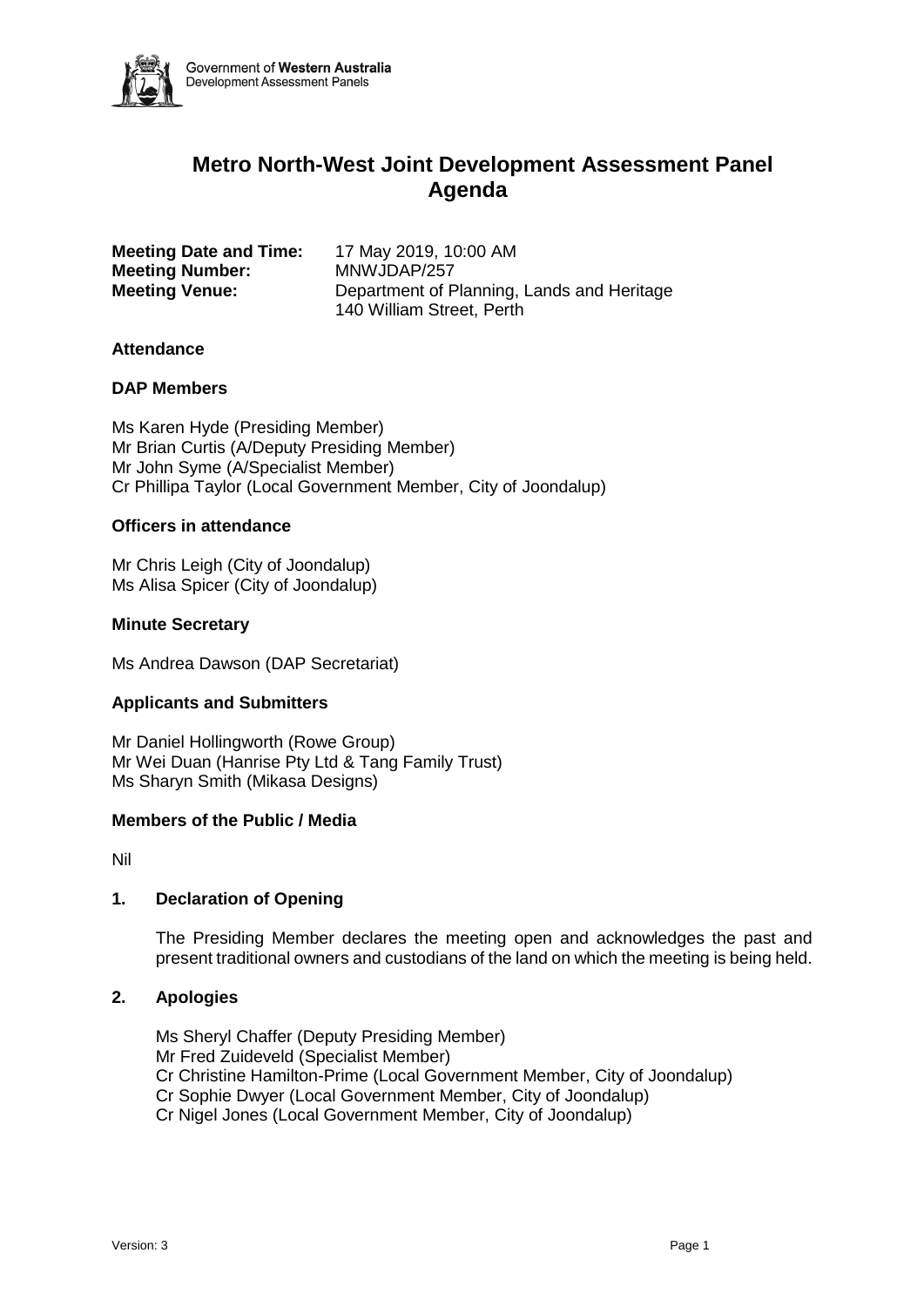

# **3. Members on Leave of Absence**

Panel member, Ms Sheryl Chaffer, Deputy Presiding Member has been granted leave of absence by the Director General for the period of 06 May 2019 to 07 June 2019 inclusive.

# **4. Noting of Minutes**

Signed minutes of previous meetings are available on the [DAP website.](https://www.dplh.wa.gov.au/about/development-assessment-panels/daps-agendas-and-minutes)

# **5. Declarations of Due Consideration**

Any member who is not familiar with the substance of any report or other information provided for consideration at the DAP meeting must declare that fact before the meeting considers the matter.

## **6. Disclosure of Interests**

| <b>Member</b> | <b>Item</b> | <b>Nature of Interest</b>                                                                                                                       |  |
|---------------|-------------|-------------------------------------------------------------------------------------------------------------------------------------------------|--|
| Ms Karen Hyde | 8.1         | Impartiality Interest -<br>Ms Karen Hyde's employer Taylor Burrell Barnett<br>(TBB) has in the past provided planning services                  |  |
|               |             | to the applicant (Mr Wei Duan). TBB is not<br>currently working for the applicant and is not a<br>party related to the application at Item 8.1. |  |

# **7. Deputations and Presentations**

- **7.1** Mr Wei Duan (Hanrise Pty Ltd & Tang Family Trust) presenting in support of the application at Item 8.1. The presentation will address the suitability of the development taking into consideration the locality and prevailing land uses.
- **7.2** Ms Sharyn Smith (Mikasa Designs) presenting in support of the application at Item 8.1. The presentation will address the recommended reasons for refusal and provide a discussion on performance based outcomes.
- **7.3** Mr Daniel Hollingworth (Rowe Group) presenting in support of the application at Item 8.1. The presentation will address the statutory planning framework on an outcomes basis, particularly on a complex and constrained site.

The City of Joondalup may be provided with the opportunity to respond to questions of the panel, as invited by the Presiding Member.